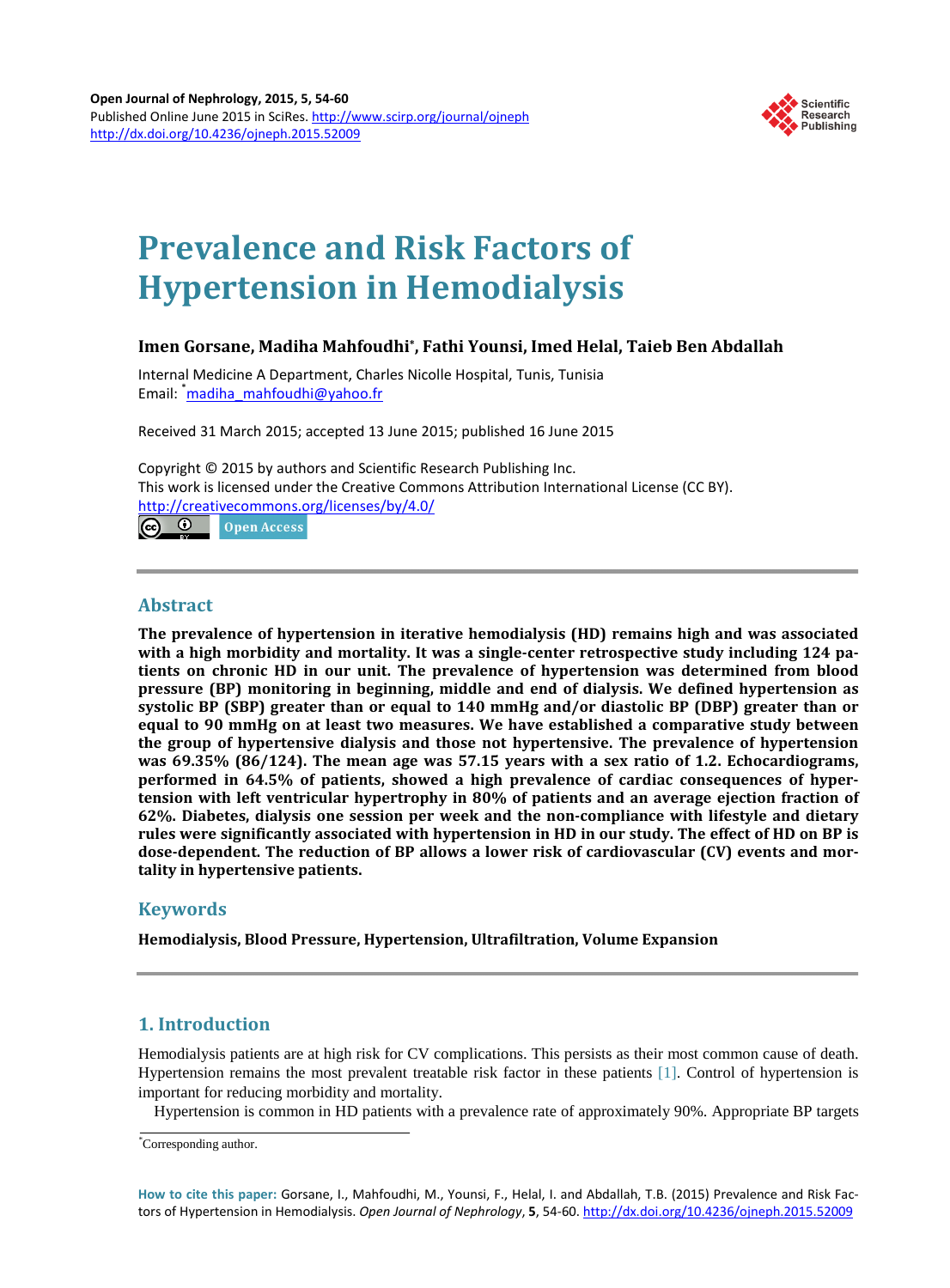for these patients remain uncertain. Studies have shown major gaps between recommended practice and realworld clinical performance in hemodialysis populations, including management and control of BP.

The measurement of BP is a simple and reproducible method. The National Kidney Foundation Kidney Disease Outcomes Quality Initiative (NKF-KDOQI) BP targets are pre-HD < 140/90 mm Hg, post-HD < 130/80 mm Hg [\[2\].](#page-4-1)

Volume overload is a primary factor contributing to hypertension, and attaining true dry weight remains a priority for nephrologists. More, a wide variety of pathophysiological mechanisms are involved.

#### **2. Material and Methods**

This was a retrospective study including 124 patients on chronic hemodialysis in our unit conducted in January 2014.

We excluded from the study, patients with advanced diseases such as cancer and New York Heart Association (NYHA) stage IV heart failure and those with average hemodialysis < 6 months. Patients were on bicarbonate dialysis by synthetic membranes of various surfaces, and the duration of dialysis was 4 hours.

A blood pressure monitoring was performed in beginning, middle and end of dialysis as well as the heart rate. BP was taken in sitting position after 5 - 10 minutes of rest. Post-HD values were taken 5 - 10 minutes following dialysis.

The weight is measured at the entrance and exit of the session.

Demographic, clinical data and laboratory parameters were collected from patient's medical records.

Echocardiograms data not exceeding 6 months is collected.

Comparative study of different clinical and biological parameters between the group of hypertensive dialysis patients and those not hypertensive was conducted.

Baseline characteristics were described as means and standard deviations for continuous variables, and frequencies and proportions for categorical variables.

A study of the correlation was made between the various parameters by the statistical test CHI2. *p* value  $\leq$ 0.05 was regarded as significant.

The ethics committee had no objections against this study since it reflects our clinical work habits and did not include supplementary measures (biological or radiological examinations).

#### **3. Results**

The prevalence of hypertension was 69.35% (86/124), and it was both systolic and diastolic in 90% of patients. The mean SBP was 170 mmHg. The mean age was 57.15 years [24 - 79 years] with a sex ratio of 1.21. Twenty patients (23.25%) were smokers.

Forty six patients (53.48%) were chronic HD with 3 sessions per week, 27 (31.39%) had two sessions per week and 13 (15.11%) had one session per week. The average hemodialysis was 48.65 months [6 - 300 months]. The interdialytic weight gain was 2.7 kg. Significant residual renal diuresis persisted in 12 patients (13.95%). Thirty nine patients were diabetics (45.34%). The initial nephropathy was diabetic nephropathy in 33 cases (38.37%), hypertensive nephropathy in 28 cases (32.55%), chronic glomerulonephritis in 13 cases (15.11%), chronic interstitial nephritis in 7 cases (8.13%) and chronic kidney disease of unknown etiology in 5 cases (5.81%).

**[Table 1](#page-2-0)** shows patient's epidemiological data.

Fifty-seven (66.27%) of the patients said respect the life style and dietary rules.

Only four patients (4.65%) were on ASE. Echocardiograms, performed in 64.5% of patients, showed left ventricular hypertrophy in 80% of patients and an average ejection fraction of 62%.

**[Table 2](#page-2-1)** shows clinical and laboratory patient's features.

Sixty per cent of patients were taking antihypertensive treatment. The third of them (19.76%) took three anti hypertensive drugs. Forty five (52.32%) patients were on RAS-blocking drugs.

A comparative study of different clinical and biological parameters between the group of hypertensive dialysis patients and those not hypertensive (**[Table 3](#page-3-0)**), found that diabetes, dialysis one session per week and the noncompliance with lifestyle and dietary rules were significantly associated with hypertension in HD (*p* = 0.01, 0.01 and 0.005 respectively).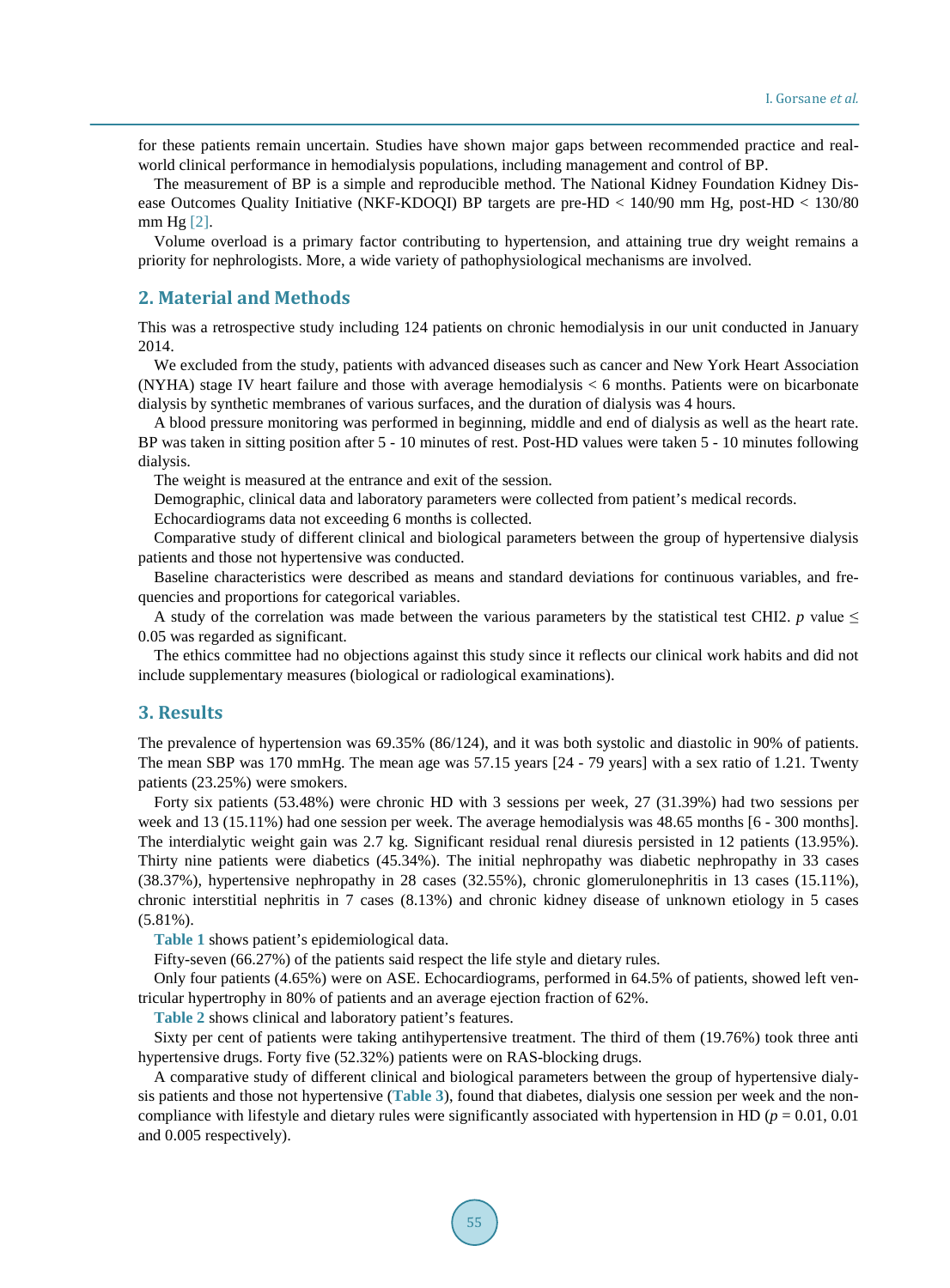<span id="page-2-0"></span>

| Table 1. Epidemiological data.             |                             |              |  |
|--------------------------------------------|-----------------------------|--------------|--|
| <b>Characteristic</b>                      | Duration of disease (years) | <b>Value</b> |  |
| Age (years)                                |                             | 57.15        |  |
| <b>Sex Ratio M/F</b>                       |                             | 1.21         |  |
| <b>Smoke</b>                               |                             | 20 (23.25%)  |  |
| <b>Average hemodialysis (months)</b>       |                             | 48.65        |  |
| <b>Diabetes</b>                            | 19.2                        | 39 (45.34%)  |  |
| <b>Cause of renal failure</b>              |                             |              |  |
| Diabetic nephropathy                       | 21.5                        | 33 (38.37%)  |  |
| <b>Hypertensive nephropathy</b>            | 18.1                        | 28 (32.55%)  |  |
| Chronic glomerulonephritis                 | 10.6                        | 13 (15.11%)  |  |
| <b>Chronic Interstitial Nephritis</b>      | 17.8                        | 7(8.13%)     |  |
| Chronic kidney disease of unknown etiology | 9.4                         | $5(5.81\%)$  |  |

<span id="page-2-1"></span>**Table 2.** Clinical and laboratory features.

| <b>Parameters</b>                                | <b>Value</b> |
|--------------------------------------------------|--------------|
| Pre-HD systolic BP (mm Hg)                       | 170          |
| Pre-HD diastolic BP (mm Hg)                      | 87           |
| Pre-HD mean arterial pressure (mm Hg)            | 123          |
| Pre-HD mean heart rate (bpm)                     | 76           |
| Post-HD systolic BP (mm Hg)                      | 132          |
| Post-HD diastolic BP (mm Hg)                     | 70           |
| Post-HD mean arterial pressure (mmHg)            | 101          |
| Post-HD mean heart rate (bpm)                    | 88           |
| $PTH$ (pg/ml)                                    | 400          |
| Hb(g/dl)                                         | 8.2          |
| Albumin $(g/I)$                                  | 29.91        |
| Interdialytic weight gain (Kg)                   | 2.7          |
| <b>Residual renal diuresis</b>                   | 12 (13.95%)  |
| Patients respecting life style and dietary rules | 57 (66.27%)  |
| <b>Erythropoiesis stimulating agents</b>         | 4(4.65%)     |
|                                                  |              |

## **4. Discussion**

Hypertension is present in up to 90% of end stage renal disease (ESRD) patients irrespective of the etiology of kidney disease [\[3\].](#page-4-2) Hypertension is recognized as an important modifiable risk factor for progression of chronic kidney disease (CKD) to ESRD and overall cardiovascular morbidity and mortality [\[4\].](#page-4-3)

The prevalence of hypertension in HD patients is 80% - 90% [\[5\].](#page-5-0) In our study, it was of the order of 70%.

Elevated pre-HD SBP was associated with the occurrence of de novo cardiac failure, coronary artery disease and left ventricular hypertrophy (LVH), while actually lower SBP was associated with increased mortality [\[6\].](#page-5-1) But the reduction of BP in actively treated patients was associated with lower risks of all-cause and CV mortality [\[7\].](#page-5-2)

Clinical guidelines-derived treatment goals represent the standards for providing evidence-based treatments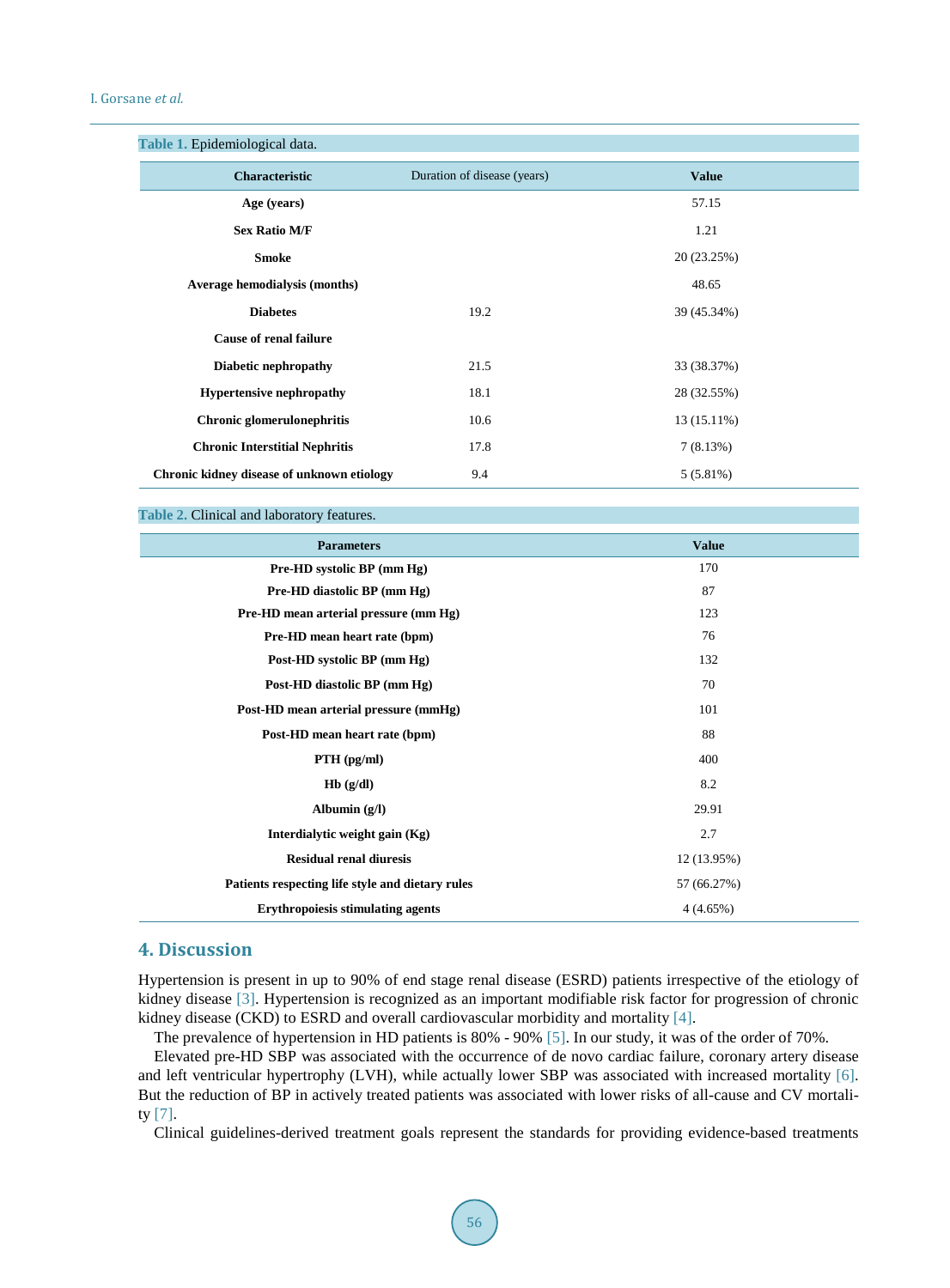| rabic 9. Comparison or patient s'enaracterístics between two groups. Hypertensive and not hypertensive patients |                            |                     |                                |                     |                  |  |  |
|-----------------------------------------------------------------------------------------------------------------|----------------------------|---------------------|--------------------------------|---------------------|------------------|--|--|
|                                                                                                                 | Hypertensive<br>$(n = 86)$ | <b>CI</b>           | Not hypertensive<br>$(n = 38)$ | <b>CI</b>           | $\boldsymbol{p}$ |  |  |
| Age (years)                                                                                                     | 57.15                      |                     | 54.2                           |                     | 0.1              |  |  |
| Sex ratio M/F                                                                                                   | 1.21                       |                     | 1.11                           |                     | 0.1              |  |  |
| <b>Smoke</b>                                                                                                    | 20 (23.25%)                | $[14.3\% - 32.2\%]$ | 5(13.15%)                      | $[2.4\% - 23.9\%]$  | 0.5              |  |  |
| <b>Respecting lifestyle and</b><br>dietary rules                                                                | 57 (66.27%)                | $[56.3\% - 76.3\%]$ | 32 (84.21%)                    | $[72.6\% - 95.8\%]$ | 0.005            |  |  |
| <b>Diabetes</b>                                                                                                 | 39 (45.34%)                | $[34.8\% - 55.9\%]$ | 10(26.31%)                     | $[12.3\% - 40.3\%]$ | 0.01             |  |  |
| <b>Average HD (months)</b>                                                                                      | 48.65                      |                     | 47.21                          |                     | 0.5              |  |  |
| Interdialytic weight gain (Kg)                                                                                  | 2.7                        |                     | 2.65                           |                     | 0.1              |  |  |
| <b>Residual renal diuresis</b>                                                                                  | 12 (13.95%)                | $[6.6\% - 21.3\%]$  | 18 (47.36%)                    | $[31.5\% - 63.2\%]$ | 0.29             |  |  |
| HD one session                                                                                                  | $13(15.11\%)$              | $[7.5\% - 22.7\%]$  | 2(5.26%)                       | $[-1.8\% - 12.4\%]$ | 0.01             |  |  |
| HD two sessions                                                                                                 | 27 (31.39%)                | $[21.6\% - 41.2\%]$ | 8 (21.05%)                     | $[8.1\% - 34\%]$    | 0.5              |  |  |
| <b>HD</b> three sessions                                                                                        | 46 (53.48%)                | $[42.9\% - 64\%]$   | 28 (19.15%)                    | $[6.6\% - 31.7\%]$  | 0.5              |  |  |
| Parathyroid hormone (pg/ml)                                                                                     | 400                        |                     | 458                            |                     | 0.21             |  |  |
| Serum Albumin (g/l)                                                                                             | 29.91                      |                     | 30.02                          |                     | 0.39             |  |  |
| Hemoglobin (g/dl)                                                                                               | 8.2                        |                     | 7.9                            |                     | 0.1              |  |  |
| <b>Erythropoiesis</b><br>stimulating agents                                                                     | 4(4.65%)                   | $[0.2\% - 9.1\%]$   | $1(0.02\%)$                    | $[-0.4\% - 0.5\%]$  | 0.5              |  |  |

<span id="page-3-0"></span>**Table 3.** Comparison of patient's characteristics between two groups: hypertensive and not hypertensive patients.

CI: Confidence interval.

for dialysis patients. Although BP levels < 140/90 mmHg are recommended by current dialysis guidelines [\[8\].](#page-5-3)

The optimal timing and method of BP measurement has yet to be defined. Compared to predialysis or postdialysis BP measurements, mean BP better correlates with echocardiographic LVH and with all-cause of mortality [\[9\]-](#page-5-4)[\[11\].](#page-5-5) Other authors find that mean post-HD ambulatory BP correlated more strongly with left ventricular mass index (LVMI) than either mean systolic or diastolic BP [\[12\]](#page-5-6) [\[13\].](#page-5-7)

If ambulatory or home BP measurements are unavailable, median intradialytic midweek BP is used to define clinic BP [\[14\].](#page-5-8)

Salt and water retention with excess extracellular fluid volume is frequent in hemodialysis patients. Overhydration is responsible for volume and pressure overload. Extracellular volume excess is an important factor in the pathogenesis of arterial hypertension, and control of volume status by ultrafiltration and achievement of dry weight is considered an essential therapeutical approach [\[15\]](#page-5-9) [\[16\].](#page-5-10) Volume reduction is associated with arterial pressure reduction and with decreased LVH [\[17\].](#page-5-11) Reducing dietary salt intake is considered to be a fundamental intervention in this population [\[18\]](#page-5-12) [\[19\].](#page-5-13)

The percentage of interdialytic weight gain predicts increased pre-HD systolic BP and greater reduction in systolic BP from pre to post-HD. This is seen particularly in non-diabetics, younger patients, and those with greater estimated dry weight. We should be less aggressive with BP in older patients or those with diabetes [\[17\].](#page-5-11)

Measurements by 24-hours ambulatory BP monitoring have shown that intensification of ultrafiltration may improve the control of hypertension in these patients [\[15\].](#page-5-9) But it increases the risks for arteriovenous fistula complications and CV events [\[20\].](#page-5-14)

More frequent or longer dialysis is the ideal option for bettering BP control in HD patients. Frequent HD had significantly greater reductions in pre-HD systolic BP and number of antihypertensive medications used. A significant reduction in left ventricular (LV) mass is found with frequent HD  $[21]$   $[22]$ .

Nocturnal HD is another option suggested to improve outcomes in HD patients by offering increased dialysis time and reducing the large fluctuations in fluid shifts that occur with conventional HD. Nocturnal HD showed improvements in BP (systolic, diastolic, and mean arterial pressure) and LV mass index [\[23\].](#page-5-17)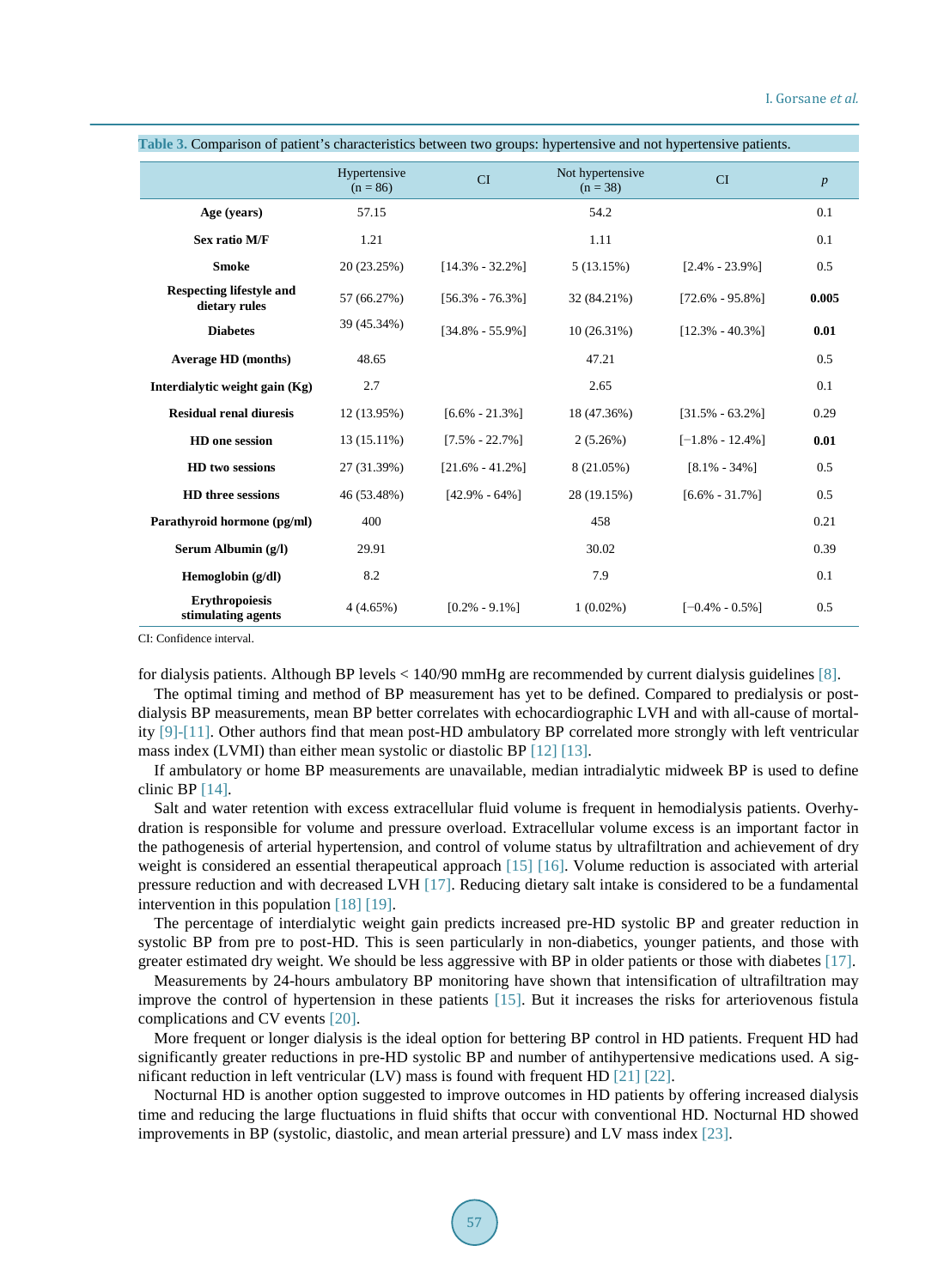For our patients, we cannot ensure in the hospital 3 dialysis sessions for all. When weight gain is important, we extend the session at 5 hours. We insist on achievement of dry weight.

The RAAS has long been implicated in the etiology of hypertension in HD patients. It has been shown that ESRD patients have higher sympathetic nervous system activity. Abnormal autonomic sympathetic nervous activity can manifest as an absence of a nocturnal dip in BP. Nocturnal or diurnal dipping in BP is frequently absent in both CKD and ESRD populations and is associated with adverse outcomes [\[24\].](#page-5-18)

Endothelial cell dysfunction involves disrupted balance of vasoconstrictors and vasodilators mediators, with as consequences, increased vasoconstriction.

Treatment with antihypertensive agents in ESRD patients was associated with improved CV events and mortality [\[25\]](#page-6-0) [\[26\].](#page-6-1) The current recommendation is to employ a RAAS-blocking drug as the first-line agent in patients on HD [\[4\].](#page-4-3) In addition to their beneficial effect on BP, RAAS inhibitors improve LVH and pulse wave velocity. Additional antihypertensive agents are frequently needed for persistent hypertension, and calcium channel blockers and beta-blockers are some of the next recommended therapies [\[8\].](#page-5-3)

Arterial stiffness is a pathogenetic process that occurs naturally with aging, but is accentuated in ESRD. The consequence is increased SBP and pulse pressure, which contribute to LVH.

Secondary hyperparathyroidism that accompanies CKD may contribute to the high prevalence of hypertension. Systolic and diastolic BP were significantly increased in subjects with elevated parathyroid hormone (PTH). Treatment with vitamin D significantly lowered cytosolic calcium, PTH, and mean BP [\[4\].](#page-4-3)

More, ASE used to correct the anemia associated with ESRD are also suspected of causing increases in BP by increased sensitivity to angiotensin II and adrenergic stimuli [\[27\].](#page-6-2) Because of unavailability of ASE in our hospital, 4 patients only were on ASE.

It can be seen that delay in connection on the machine, needle insertion, anxiety about dialysis, are also likely to play a significant role in raising pre-HD BP [\[24\].](#page-5-18)

#### **5. Conclusions**

Hypertension is highly prevalent in HD patients. It is associated with CV disease, the leading cause of mortality in HD patients.

Although clinical trial evidence of a target BP that improves mortality does not currently exist. The clinician is faced with a dilemma on how to evaluate blood pressure and treat this condition.

Management of hypertension in HD patients should include the establishment and maintenance of the appropriate dry weight and limitation of interdialytic sodium/fluid intake.

Pharmacologic therapy should include RAAS inhibitors as first-line agents.

We found in our study that hypertension risk factors in HD were: diabetes, dialysis one session per week and the non-compliance with lifestyle and dietary rules.

However, the two groups being compared were not homogenous. Further studies with larger numbers could be more conclusive.

#### **Conflict of Interest**

There are no conflicts of interest.

#### **References**

- <span id="page-4-0"></span>[1] Thompson, S., Hemmelgarn, B., Wiebe, N., Majumdar, S., Klarenbach, S., Jindal, K., *et al.* (2012) Clinical Decision Support to Improve Blood Pressure Control in Hemodialysis Patients: A Non Randomized Controlled Trial. *Journal of Nephrology*, **25**, 944-953. <http://dx.doi.org/10.5301/jn.5000238>
- <span id="page-4-1"></span>[2] Gul, A., Miskulin, D., Gassman, J., Harford, A., Horowitz, B., Chen, J., *et al*. (2014) Design of the Blood Pressure Goals in Dialysis Pilot Study. *American Journal of the Medical Sciences*, **347**, 125-130. <http://dx.doi.org/10.1097/MAJ.0b013e31827daee5>
- <span id="page-4-2"></span>[3] Agarwal, R., Nissenson, A., Battle, D., Coyne, D., Trout, J. and Warnock D. (2003) Prevalence, Treatment, and Control of Hypertension in Chronic Hemodialysis Patients in the United States. *The American Journal of Medicine*, **115**, 291-297. [http://dx.doi.org/10.1016/S0002-9343\(03\)00366-8](http://dx.doi.org/10.1016/S0002-9343(03)00366-8)
- <span id="page-4-3"></span>[4] Van Buren, P.N. and Inrig, J.K. (2012) Hypertension and Hemodialysis: Pathophysiology and Outcomesin Adult and Pediatric Populations. *Pediatric Nephrology*, **27**, 339-350. <http://dx.doi.org/10.1007/s00467-011-1775-3>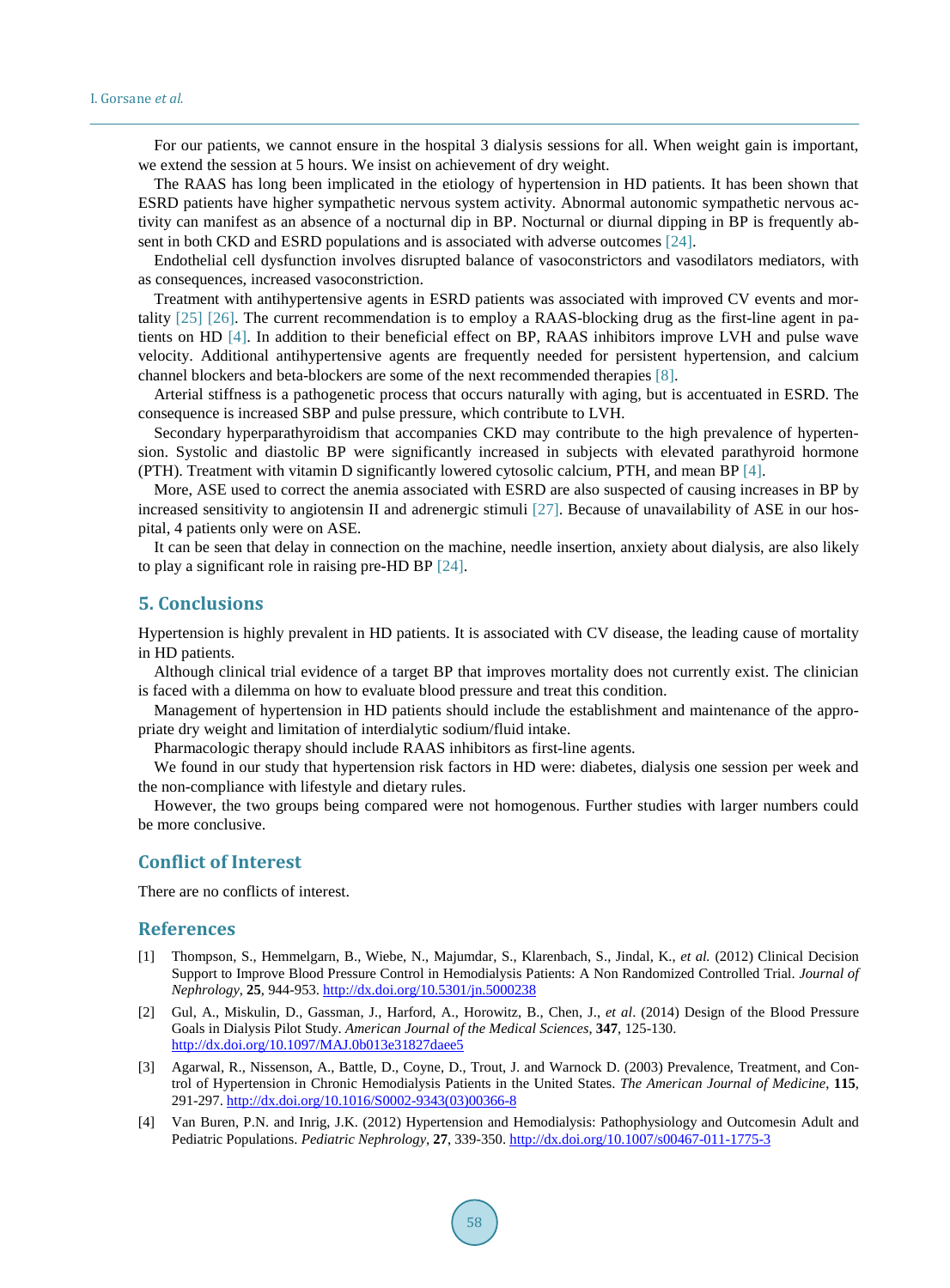- <span id="page-5-0"></span>[5] Inrig, J., Oddone, E., Hasselblad, V., Gillespie, B., Patel, U.D., Reddan, D., *et al*. (2007) Association of Intradialytic Blood Pressure Changes with Hospitalization and Mortality Rates in Prevalent ESRD Patients. *Kidney International*, **71**, 454-461. <http://dx.doi.org/10.1038/sj.ki.5002077>
- <span id="page-5-1"></span>[6] Foley, R., Parfrey, P., Darnett, J., Kent, G., Murray, D. and Barre, P. (1996) Impact of Hypertension on Cardiomyopathy, Morbidity, and Mortality in End-Stage Renal Disease. *Kidney International*, **49**, 1379-1385. <http://dx.doi.org/10.1038/ki.1996.194>
- <span id="page-5-2"></span>[7] Heerspink, H.J., Ninomya, T., Zoungas, S., de Zeeuw, D., Grobbee, D.E., Jardine, M.J., *et al.* (2009) Effect of Lowering Blood Pressure on Cardiovascular Events and Mortality in Patients on Dialysis: A Systematic Review and Meta-Analysis of Randomised Controlled Trials. *The Lancet*, **373**, 1009-1015. [http://dx.doi.org/10.1016/S0140-6736\(09\)60212-9](http://dx.doi.org/10.1016/S0140-6736(09)60212-9)
- <span id="page-5-3"></span>[8] K/DOQI Workgroup (2005) K/DOQI Clinical Practice Guidelines for Cardiovascular Disease in Dialysis Patients. *American Journal of Kidney Diseases*, **45**, S1-S153.
- <span id="page-5-4"></span>[9] Agarwal, R., Brim, N.J., Mahenthiran, J., Andersen, M.J. and Saha, C. (2006) Out-of-Hemodialysis-Unit Blood Pressure is a Superior Determinant of Left Ventricular Hypertrophy. *Hypertension*, **47**, 62-68. <http://dx.doi.org/10.1161/01.HYP.0000196279.29758.f4>
- [10] Inrig, J., Patel, U., Gillespie, B., Hasselblad, V., Himmelfarb, J., Reddan D., *et al*. (2007) Relationship between Interdialytic Weight Gain and Blood Pressure Among Prevalent Hemodialysis Patients. *American Journal of Kidney Diseases*, **50**, 108.e4-118.e4. <http://dx.doi.org/10.1053/j.ajkd.2007.04.020>
- <span id="page-5-5"></span>[11] Agarwal, R. (2010) Blood Pressure and Mortality among Hemodialysis Patients. *Hypertension*, **55**, 762-768. <http://dx.doi.org/10.1161/HYPERTENSIONAHA.109.144899>
- <span id="page-5-6"></span>[12] Harvey, P., Holt, A., Nicholas, J. and Dasgupta, I. (2013) Is an Average of Routine Postdialysis Blood Pressure a Good Indicator of Blood Pressure Control and Cardiovascular Risk? *Journal of Nephrology*, **26**, 94-100. <http://dx.doi.org/10.5301/jn.5000119>
- <span id="page-5-7"></span>[13] Borsboom, H., Smans, L., Cramer, M.J., Kelder, J.C., Kooistra, M.P., Vos, P.F., *et al.* (2005) Long-Term Blood Pressure Monitoring and Echocardiographic Findings in Patients with End-Stage Renal Disease: Reverse Epidemiology Explained? *Netherlands Journal of Medicine*, **63**, 399-406.
- <span id="page-5-8"></span>[14] Agarwal, R. (2012) The Controversies of Diagnosing and Treating Hypertension among Hemodialysis Patients. *Seminars in Dialysis*, **25**, 370-376. <http://dx.doi.org/10.1111/j.1525-139X.2012.01092.x>
- <span id="page-5-9"></span>[15] Agarwal, R., Alborzi, P., Satyan, S. and Light, R.P. (2009) Dry-Weight Reduction in Hypertensive Hemodialysis Patients (DRIP): A Randomized, Controlled Trial. *Hypertension*, **53**, 500-507. <http://dx.doi.org/10.1161/HYPERTENSIONAHA.108.125674>
- <span id="page-5-10"></span>[16] London, G.M. (2011) Ultrafiltration Intensification for Achievement of Dry Weight and Hypertension Control Is Not Always the Therapeutic Gold Standard. *Journal of Nephrology*, **24**, 395-397. <http://dx.doi.org/10.5301/jn.5000006>
- <span id="page-5-11"></span>[17] Alborzi, P., Patel, N. and Agarwal, R. (2007) Home Blood Pressures Are of Greater Prognostic Value than Hemodialysis Unit Recordings. *Clinical Journal of the American Society of Nephrology*, **2**, 1228-1234. <http://dx.doi.org/10.2215/CJN.02250507>
- <span id="page-5-12"></span>[18] Levin, N.W., Kotanko, P., Eckardt, K.U., Kasiske, B.L., Chazot, C., Cheung, A.K., *et al.* (2010) Blood Pressure in Chronic Kidney Disease Stage 5D-Report from a Kidney Disease: Improving Global Outcomes Controversies Conference. *Kidney International*, **77**, 273-284. <http://dx.doi.org/10.1038/ki.2009.469>
- <span id="page-5-13"></span>[19] Charra, B. (2007) Fluid Balance, Dry Weight, and Blood Pressure in Dialysis. *Hemodialysis International*, **11**, 21-31. <http://dx.doi.org/10.1111/j.1542-4758.2007.00148.x>
- <span id="page-5-14"></span>[20] Curatola, G., Bolignano, D., Rastelli, S., Caridi, G., Tripepi, R., Tripepi, G., *et al.* (2011) Ultrafiltration (UF) Intensification Improves Hypertension Control in Hemodialysis Patients but Increases Arterio-Venous Fistula Complications and Cardiovascular Events. *Journal of Nephrology*, **24**, 465-473. <http://dx.doi.org/10.5301/JN.2011.7735>
- <span id="page-5-15"></span>[21] Zimmerman, D.L., Ruzicka, M., Hebert, P., Fergusson, D., Touyz, R.M. and Burns, K.D. (2014) Short Daily versus Conventional Hemodialysis for Hypertensive Patients: A Randomized Cross-Over Study. *PLoS ONE*, **9**, e97135. <http://dx.doi.org/10.1371/journal.pone.0097135>
- <span id="page-5-16"></span>[22] Chertow, G.M., Levin, N.W., Beck, G.J., Depner, T.A., Eggers, P.W., *et al.*, The FHN Trial Group (2010) In-Center Hemodialysis Six Times per Week versus Three Times per Week. *New England Journal of Medicine*, **363**, 2287-2300. <http://dx.doi.org/10.1056/NEJMoa1001593>
- <span id="page-5-17"></span>[23] Chan, C., Floras, J., Miller, J., Richardson, R. and Pierratos, A. (2002) Regression of Left Ventricular Hypertrophy after Conversion to Nocturnal Hemodialysis. *Kidney International*, **61**, 2235-2239. <http://dx.doi.org/10.1046/j.1523-1755.2002.00362.x>
- <span id="page-5-18"></span>[24] Liu, M., Takashi, H., Morita, Y., Maruyama, S., Mizuno, M., Yuzawa, Y., *et al.* (2003) Non-Dipping Is a Potent Predictor of Cardiovascular Mortality and Is Associated with Autonomic Dysfunction in Haemodialysis Patients. *Neph-*